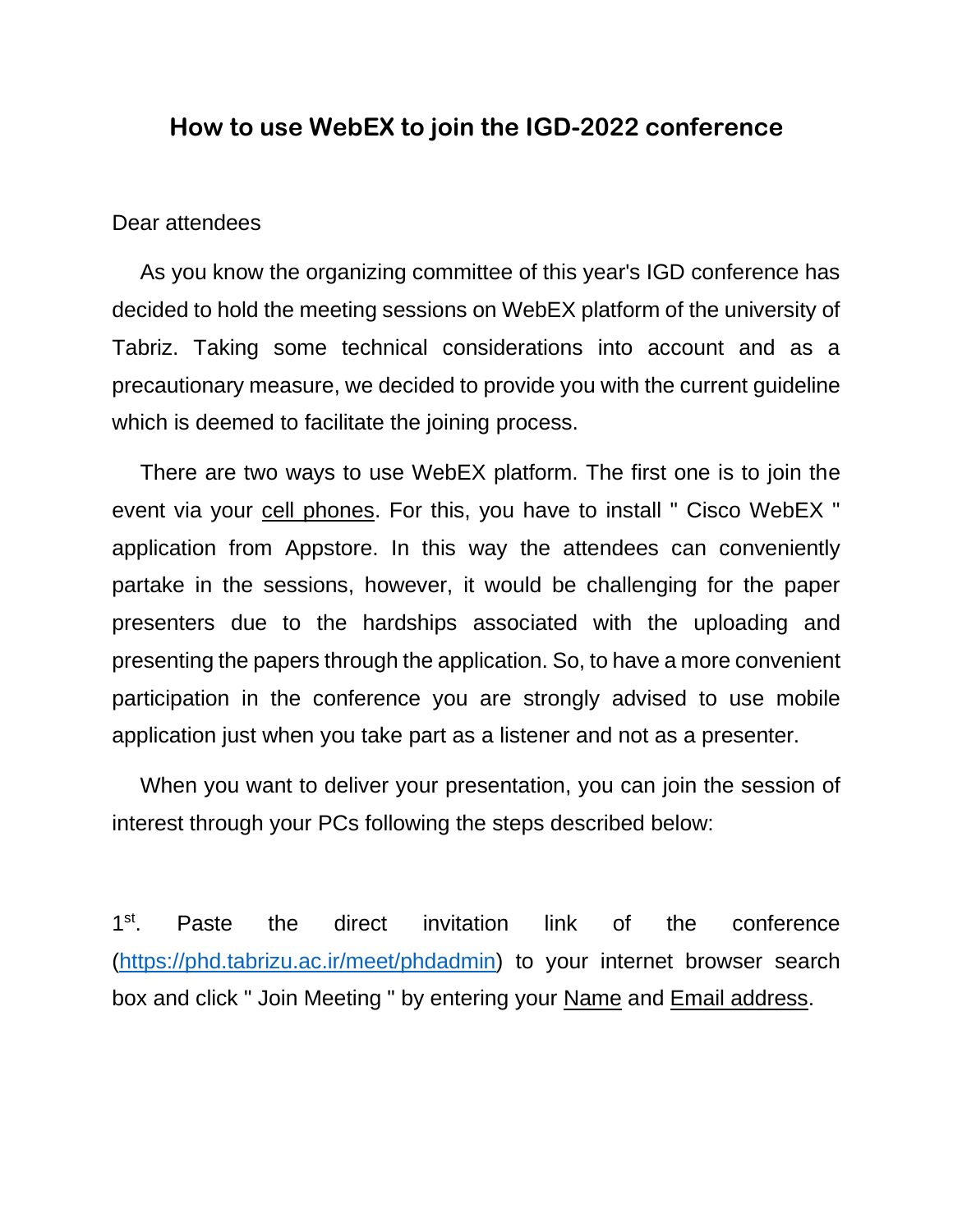

2<sup>nd</sup>. Click on " Run a temporary application " to download a temporary application file. By running the downloaded file, you are directed to the conference room.

.

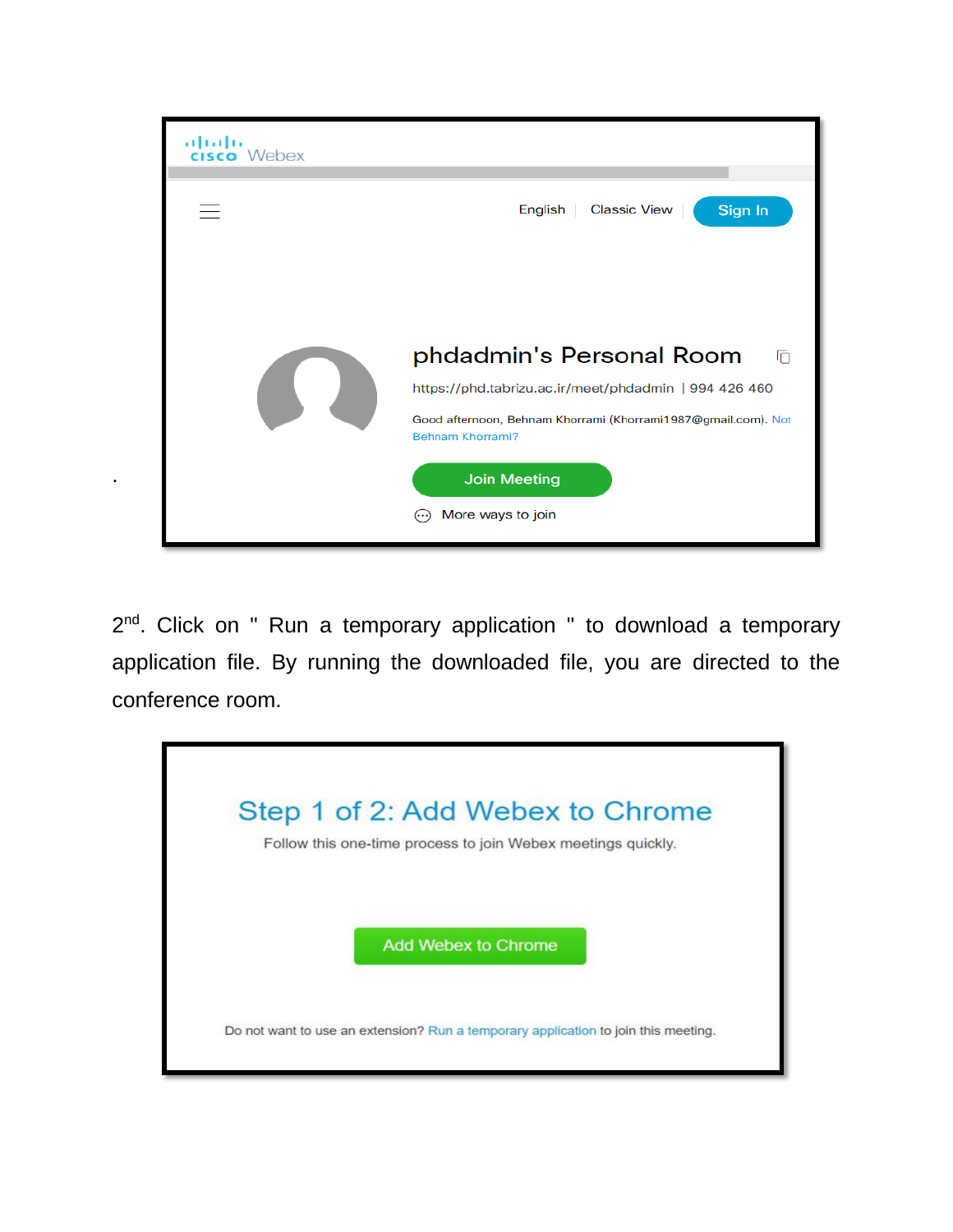3<sup>rd</sup>. Click on " Notify host " button to be let in the room. When the session host accepts your request, you can enter the room.